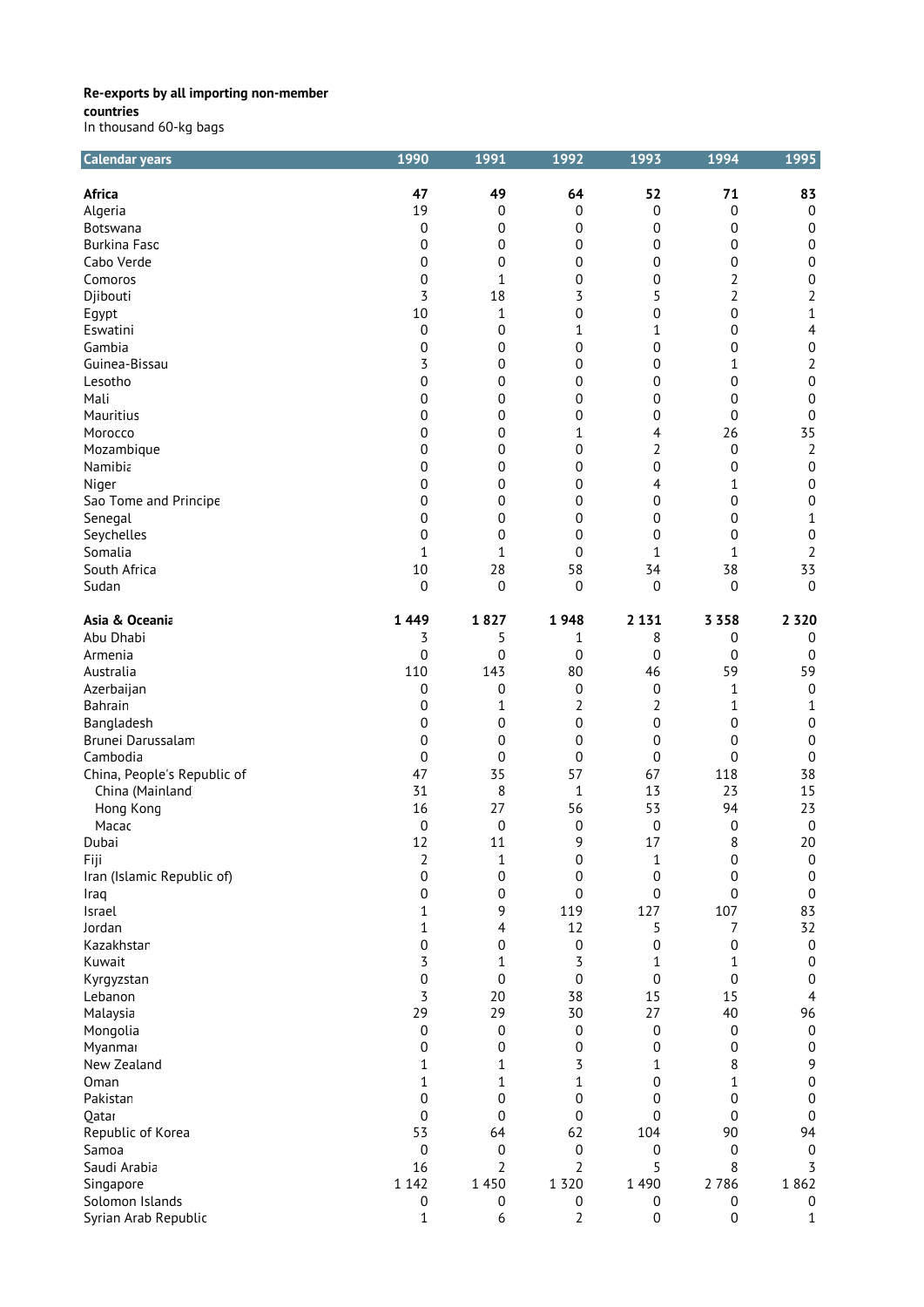**countries**

| <b>Calendar years</b>               | 1990             | 1991             | 1992             | 1993             | 1994         | 1995             |
|-------------------------------------|------------------|------------------|------------------|------------------|--------------|------------------|
| Taiwan                              | $\overline{24}$  | $\overline{43}$  | 199              | $\overline{212}$ | 105          | 15               |
| Tonga                               | 0                | $\boldsymbol{0}$ | 0                | 0                | 0            | $\boldsymbol{0}$ |
| Turkey                              | 0                | 1                | 6                | 1                | 3            | $\overline{2}$   |
| <b>United Arab Emirates</b>         | 0                | 0                | 0                | 0                | 0            | $\boldsymbol{0}$ |
| Uzbekistan                          | 0                | $\mathbf 0$      | 0                | 0                | 0            | $\boldsymbol{0}$ |
| Vanuatu                             | 1                | $\mathbf 0$      | 1                | 1                | 0            | 1                |
|                                     |                  |                  |                  |                  |              |                  |
| Caribbean                           | 13               | 7                | 7                | 4                | 3            | 2                |
| Anguilla                            | 0                | 0                | $\boldsymbol{0}$ | 0                | 0            | $\boldsymbol{0}$ |
| Antigua and Barbuda                 | 0                | 0                | 0                | 0                | 0            | $\boldsymbol{0}$ |
| Aruba                               | 7                | 1                | 0                | 0                | 0            | $\boldsymbol{0}$ |
| <b>Bahamas</b>                      | 0                | 0                | 0                | 0                | 0            | $\pmb{0}$        |
| <b>Barbados</b>                     | 0                | 0                | 0                | $\boldsymbol{0}$ | 0            | $\boldsymbol{0}$ |
| Dominica                            | 0                | 0                | $\boldsymbol{0}$ | 0                | 0            | $\boldsymbol{0}$ |
| Grenada                             | 0                | 0                | 0                | 0                | 0            | 0                |
| Netherlands Antilles (former)       | 0                | 0                | 0                | 0                | 0            | $\boldsymbol{0}$ |
| Puerto Rico                         | 5                | 6                | 7                | 3                | 3            | $\overline{2}$   |
| Saint Kitts and Nevi:               | 0                | 0                | 0                | 0                | 0            | $\boldsymbol{0}$ |
| Saint Lucia                         | 0                | $\mathbf 0$      | 0                | $\boldsymbol{0}$ | 0            | $\boldsymbol{0}$ |
| Saint Vincent & the Grenadines      | $\mathbf 0$      | 0                | $\boldsymbol{0}$ | 0                | 0            | $\boldsymbol{0}$ |
| <b>Central America &amp; Mexico</b> | 0                | 0                | 0                | 0                | 0            | 0                |
| <b>Belize</b>                       | 0                | $\mathbf 0$      | 0                | 0                | 0            | $\boldsymbol{0}$ |
| Bermuda                             | 0                | $\mathbf 0$      | $\mathbf 0$      | 0                | 0            | $\boldsymbol{0}$ |
| Curaçao                             | $\overline{0}$   | $\mathbf 0$      | $\overline{0}$   | 0                | 0            | $\mathbf 0$      |
|                                     | 1                | 38               | 18               |                  | 31           | 10               |
| <b>Europe</b><br>Albania            | 0                | $\mathbf 0$      | $\boldsymbol{0}$ | 8<br>1           | 2            | $\overline{2}$   |
| <b>Belarus</b>                      | 0                | 0                | 0                | 0                | 0            | $\boldsymbol{0}$ |
| Bosnia and Herzegovina              | 0                | 0                | 0                | 0                | 0            | $\boldsymbol{0}$ |
| Georgia                             | 0                | 0                | 0                | $\boldsymbol{0}$ | 0            | $\boldsymbol{0}$ |
| Gibraltar                           | 0                | 0                | $\boldsymbol{0}$ | 0                | 0            | $\boldsymbol{0}$ |
| Iceland                             | 0                | 0                | 0                | 0                | 0            | 0                |
| Montenegro                          | 0                | 0                | 0                | 0                | 0            | 0                |
| North Macedonia                     | 0                | 0                | 9                | 2                | 0            | $\boldsymbol{0}$ |
| Republic of Moldova                 | 0                | 0                | 0                | 0                | 0            | 1                |
| Serbia                              | 0                | 0                | 4                | 0                | 0            | 0                |
| Ukraine                             | 0                | 0                | 5                | 5                | 29           | 6                |
| <b>USSR</b>                         | 0                | 38               | 0                | 0                | 0            | 0                |
| Yugoslavia SFR                      | 1                | 0                | 0                | 0                | 0            | 0                |
|                                     |                  |                  |                  |                  |              |                  |
| <b>North America</b>                | 279              | 288              | 355              | 372              | 420          | 401              |
| Canada                              | 279              | 288              | 355              | 372              | 420          | 401              |
| <b>South America</b>                | 20               | 9                | 13               | 45               | 62           | 131              |
| Argentina                           | 15               | 3                | 1                | 3                | $\mathbf{1}$ | 68               |
| Chile                               | 5                | $\boldsymbol{6}$ | 12               | 41               | 61           | 63               |
| Suriname                            | $\boldsymbol{0}$ | $\boldsymbol{0}$ | $\boldsymbol{0}$ | 1.38             | 0.04         | $\mathbf 0$      |
| Uruguay                             |                  |                  |                  |                  |              |                  |
|                                     |                  |                  |                  |                  |              |                  |
| Total                               | 1 8 0 9          | 2 2 1 9          | 2 4 0 6          | 2612             | 3 9 4 6      | 2 9 4 6          |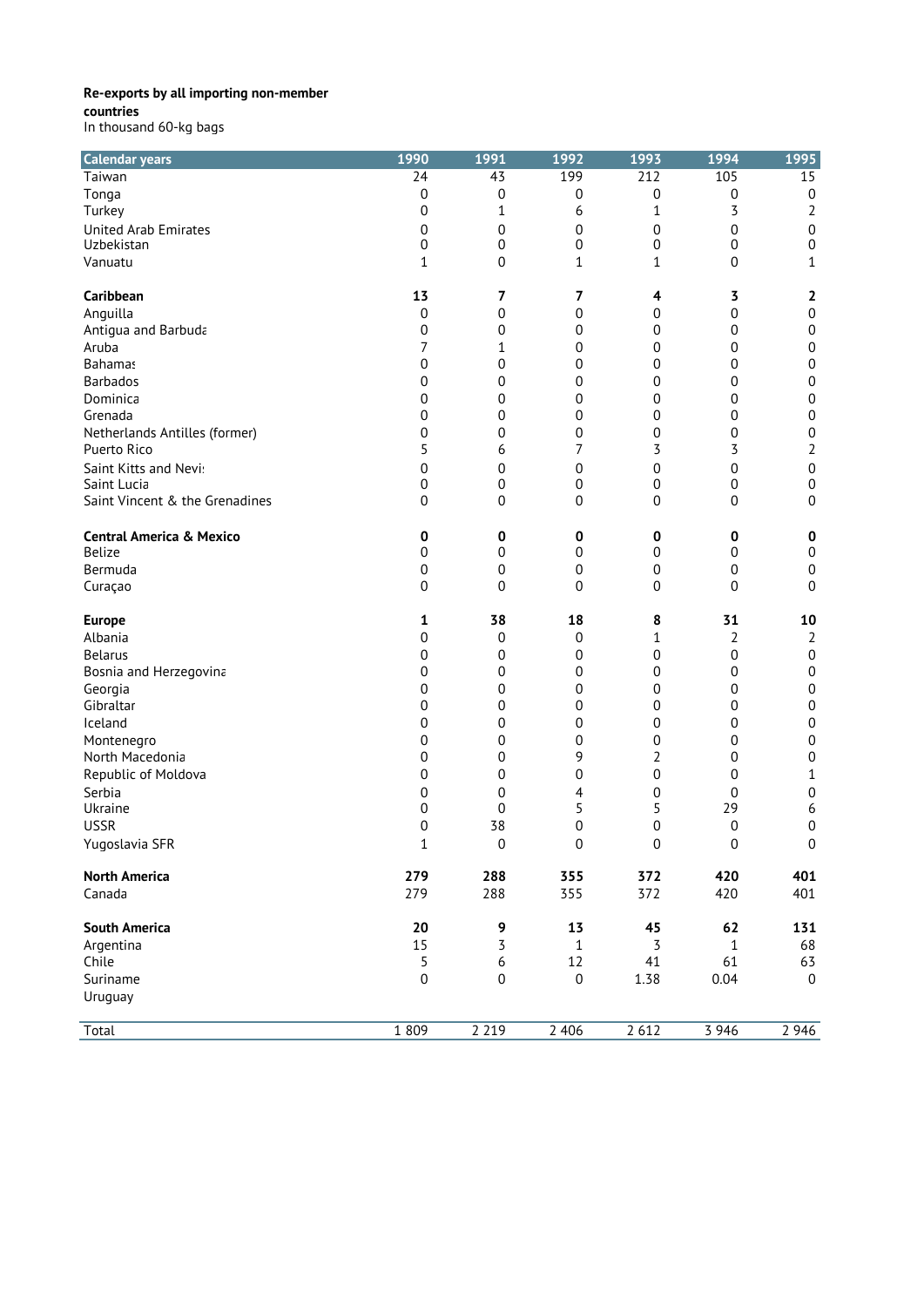| <b>Calendar years</b>       | 1996             | 1997             | 1998             | 1999             | 2000                | 2001             |
|-----------------------------|------------------|------------------|------------------|------------------|---------------------|------------------|
| <b>Africa</b>               | 95               | 153              | 151              | 126              | 134                 | 128              |
| Algeria                     | 0                | 0                | 0                | 0                | 0                   | $\boldsymbol{0}$ |
| Botswana                    | 0                | 0                | 0                | 0                | 0                   | $\boldsymbol{0}$ |
| <b>Burkina Fasc</b>         | 0                | $\mathbf 0$      | 0                | 0                | 0                   | $\boldsymbol{0}$ |
| Cabo Verde                  | 0                | 0                | 0                | 0                | 0                   | $\boldsymbol{0}$ |
| Comoros                     | 0                | 0                | 0                | 0                | 0                   | $\boldsymbol{0}$ |
| Djibouti                    | 3                | 2                | 9                | 6                | 3                   | 1                |
| Egypt                       | 4                | 0                | $\boldsymbol{0}$ | 1                | 0                   | $\boldsymbol{0}$ |
| Eswatini                    | 0                | 0                | 0                | 0                | 1                   | 12               |
| Gambia                      | 0                | 0                | $\boldsymbol{0}$ | 0                | 0                   | $\boldsymbol{0}$ |
| Guinea-Bissau               | 0                | 0                | 3                | 2                | 0                   | $\boldsymbol{0}$ |
| Lesotho                     | 0                | 0                | 0                | 0                | 0                   | 0                |
| Mali                        | 0                | 1                | $\mathbf 0$      | 0                | 0                   | $\boldsymbol{0}$ |
| Mauritius                   | $\mathbf 0$      | 0                | 0                | 0                | 0                   | $\boldsymbol{0}$ |
| Morocco                     | 57               | 77               | 15               | 71               | 83                  | 76               |
| Mozambique                  | $\boldsymbol{0}$ | $\boldsymbol{0}$ | $\boldsymbol{0}$ | 0                | 0                   | $\boldsymbol{0}$ |
| Namibia                     | 0                | 0                | $\overline{2}$   | 1                | 1                   | 1                |
| Niger                       | 1                | 2                | 3                | 1                | 1                   | $\boldsymbol{0}$ |
| Sao Tome and Principe       | 0                | 1                | $\mathbf{1}$     | 0                | 0                   | $\boldsymbol{0}$ |
| Senegal                     | 0                | 0                | $\boldsymbol{0}$ | 0                | 0                   | $\mathbf{1}$     |
| Seychelles                  | 0                | 0                | 0                | 0                | 0                   | 0                |
| Somalia                     | 0                | $\mathbf 0$      | $\mathbf{1}$     | 0                | 0                   | $\boldsymbol{0}$ |
| South Africa                | 30               | 69               | 116              | 43               | 44                  | 36               |
| Sudan                       | $\overline{0}$   | $\mathbf 0$      | 1                | $\overline{0}$   | $\mathbf 0$         | $\mathbf 0$      |
|                             |                  |                  |                  |                  |                     |                  |
| Asia & Oceania              | 1858             | 2 5 1 2          | 1927             | 1925             | 2 5 8 7             | 3 3 7 3          |
| Abu Dhabi                   | 0                | 0                | 0                | 0                | 0                   | $\boldsymbol{0}$ |
| Armenia                     | 0                | $\mathbf 0$      | $\mathbf 1$      | 1                | 1                   | $\overline{2}$   |
| Australia                   | 84               | 99               | 72               | 71               | 89                  | 134              |
| Azerbaijan                  | 0                | $\mathbf 0$      | $\mathbf 0$      | 3                | $\boldsymbol{0}$    | 0                |
| Bahrain                     | 1                | $\boldsymbol{0}$ | 0                | $\mathbf 0$      | 0                   | $\boldsymbol{0}$ |
| Bangladesh                  | 0                | 0                | $\boldsymbol{0}$ | 0                | 0                   | $\boldsymbol{0}$ |
| Brunei Darussalam           | 0                | 0                | 0                | 0                | 0                   | $\boldsymbol{0}$ |
| Cambodia                    | 0                | $\boldsymbol{0}$ | 0                | 0                | 0                   | $\boldsymbol{0}$ |
| China, People's Republic of | 20               | 255              | 137              | 120              | 106                 | 213              |
| China (Mainland             | 5                | 235              | 111              | 73               | 59                  | 193              |
| Hong Kong                   | 15               | 20               | 26               | 48               | 46                  | 20               |
| Macac                       | 0                | $\mathbf 0$      | $\boldsymbol{0}$ | 0                | $\mathbf 0$         | $\boldsymbol{0}$ |
| Dubai                       | 29               | 36               | 36               | 24               | 11                  | 27               |
| Fiji                        | 1                | $\boldsymbol{0}$ | 0                | 0                | 0                   | 1                |
| Iran (Islamic Republic of)  | 0                | 0                | $\boldsymbol{0}$ | 0                | 0                   | $\boldsymbol{0}$ |
| Iraq                        | 0                | $\mathbf 0$      | $\mathbf 0$      | $\mathbf 0$      | 0                   | $\pmb{0}$        |
| Israel                      | 58               | 96               | 66               | 57               | 70                  | 63               |
| Jordan                      | 11               | 20               | 18               | 18               | 17                  | 32               |
| Kazakhstar                  | $\boldsymbol{0}$ | $\boldsymbol{0}$ | $\boldsymbol{0}$ | 2                | 0                   | $\boldsymbol{0}$ |
| Kuwait                      | 2                | 1                | 0                | $\mathbf 1$      | 2                   | 9                |
| Kyrgyzstan                  | $\pmb{0}$<br>4   | 0<br>4           | $\mathbf 1$<br>3 | 0<br>3           | 0<br>$\overline{2}$ | $\mathbf 0$<br>3 |
| Lebanon                     |                  |                  |                  |                  |                     |                  |
| Malaysia                    | 124              | 162              | 204              | 402              | 754                 | 1 1 1 9          |
| Mongolia                    | 0                | 0                | 0                | $\boldsymbol{0}$ | 0                   | $\boldsymbol{0}$ |
| Myanmar                     | 0                | 0                | 0                | 0                | 0                   | 4                |
| New Zealand                 | 1                | 1                | 7                | 3                | 3                   | 6                |
| Oman                        | 1                | 1                | 4                | 10               | 9                   | 1                |
| Pakistan                    | $\overline{0}$   | 0                | 0                | 0                | 0                   | $\boldsymbol{0}$ |
| Qatar                       | 0                | 1                | $\mathbf 1$      | $\overline{2}$   | 0                   | $\boldsymbol{0}$ |
| Republic of Korea           | 71               | 114              | 83               | 51               | 71                  | 72               |
| Samoa                       | $\boldsymbol{0}$ | $\mathbf 0$      | $\boldsymbol{0}$ | 0                | 0                   | $\boldsymbol{0}$ |
| Saudi Arabia                | 6                | 3                | 6                | 7                | 9                   | 17               |
| Singapore                   | 1 3 4 7          | 1662             | 1 2 6 8          | 1 1 3 0          | 1 4 1 1             | 1 640            |
| Solomon Islands             | 0                | 0                | 0                | 0                | 0                   | 0                |
| Syrian Arab Republic        | 0                | $\boldsymbol{0}$ | 0                | 0                | $\boldsymbol{0}$    | $\boldsymbol{0}$ |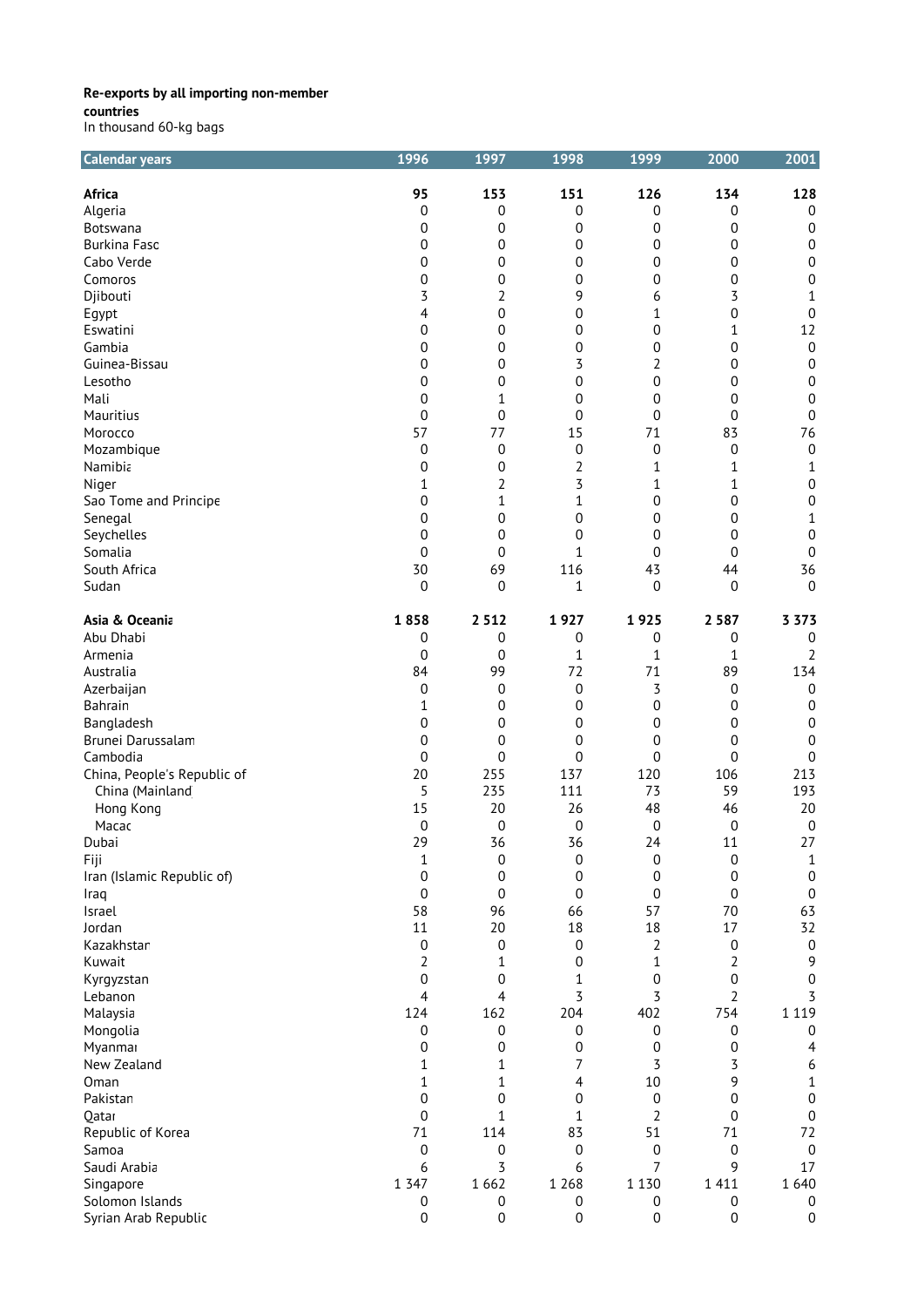**countries**

| <b>Calendar years</b>                        | 1996             | 1997             | 1998             | 1999             | 2000             | 2001                                 |
|----------------------------------------------|------------------|------------------|------------------|------------------|------------------|--------------------------------------|
| Taiwan                                       | 87               | 38               | 8                | 15               | 26               | 26                                   |
| Tonga                                        | 0                | 0                | 0                | 0                | 0                | $\mathbf 0$                          |
| Turkey                                       | 11               | 16               | 10               | 3                | 5                | 4                                    |
| <b>United Arab Emirates</b>                  | $\boldsymbol{0}$ | $\boldsymbol{0}$ | $\boldsymbol{0}$ | 0                | 0                | $\boldsymbol{0}$                     |
| Uzbekistan                                   | 0                | $\mathbf 0$      | 0                | 0                | 0                | $\boldsymbol{0}$                     |
| Vanuatu                                      | 1                | 1                | 2                | 0                | 0                | $\boldsymbol{0}$                     |
| Caribbean                                    | 7                | 5                | 4                | 3                | 3                | $\overline{7}$                       |
| Anguilla                                     | 0                | 0                | 0                | 0                | 0                | $\boldsymbol{0}$                     |
|                                              | 0                | 0                | 0                | 0                | 0                | $\boldsymbol{0}$                     |
| Antigua and Barbuda<br>Aruba                 | 0                | 0                | 0                | 0                | 0                | $\boldsymbol{0}$                     |
| <b>Bahamas</b>                               | 0                | $\boldsymbol{0}$ | 0                | 0                | 0                | $\boldsymbol{0}$                     |
| <b>Barbados</b>                              |                  |                  | 0                | 0                | 0                | $\boldsymbol{0}$                     |
|                                              | 0                | 0                |                  |                  |                  | $\boldsymbol{0}$                     |
| Dominica                                     | 0                | 0                | 0                | 0                | 0                |                                      |
| Grenada                                      | 0<br>0           | 0<br>0           | 0<br>1           | 0<br>1           | 0<br>0           | $\boldsymbol{0}$<br>$\boldsymbol{0}$ |
| Netherlands Antilles (former)<br>Puerto Rico | 7                | 5                | 4                | 3                | 3                | $\overline{7}$                       |
| Saint Kitts and Nevi:                        | 0                | 0                | 0                | 0                | $\mathbf 0$      | $\boldsymbol{0}$                     |
| Saint Lucia                                  | 0                | 0                | 0                | 0                | 0                | $\boldsymbol{0}$                     |
| Saint Vincent & the Grenadines               | 0                | 0                | 0                | 0                | 0                | $\boldsymbol{0}$                     |
|                                              |                  |                  |                  |                  |                  |                                      |
| <b>Central America &amp; Mexico</b>          | 0                | 0                | 0                | $\pmb{0}$        | 0                | 0                                    |
| <b>Belize</b>                                | 0                | $\mathbf 0$      | $\boldsymbol{0}$ | 0                | $\mathbf 0$      | $\boldsymbol{0}$                     |
| Bermuda                                      | 0                | $\boldsymbol{0}$ | $\boldsymbol{0}$ | 0                | $\boldsymbol{0}$ | $\boldsymbol{0}$                     |
| Curaçao                                      | $\overline{0}$   | 0                | $\boldsymbol{0}$ | 0                | 0                | 0                                    |
| <b>Europe</b>                                | 20               | 7                | 24               | 22               | 18               | 13                                   |
| Albania                                      | 2                | 0                | 3                | 1                | 1                | $\overline{2}$                       |
| <b>Belarus</b>                               | 1                | 1                | 0                | 6                | 9                | $\overline{2}$                       |
| Bosnia and Herzegovina                       | 0                | $\boldsymbol{0}$ | 0                | 0                | 2                | $\overline{2}$                       |
| Georgia                                      | 0                | 0                | 3                | 1                | 0                | $\boldsymbol{0}$                     |
| Gibraltar                                    | 0                | 0                | 0                | 0                | 0                | $\boldsymbol{0}$                     |
| Iceland                                      | 0                | 0                | 0                | 0                | 0                | $\boldsymbol{0}$                     |
| Montenegro                                   | 0                | 0                | 0                | 0                | 0                | $\boldsymbol{0}$                     |
| North Macedonia                              | 0                | 0                | 0                | 0                | 1                | $\mathbf 1$                          |
| Republic of Moldova                          | 6                | 1                | 0                | 0                | $\mathbf 0$      | $\boldsymbol{0}$                     |
| Serbia                                       | 1                | 0                | 7                | 0                | 0                | 2                                    |
| Ukraine                                      | 10               | 4                | 9                | 13               | 5                | 4                                    |
| <b>USSR</b>                                  | $\boldsymbol{0}$ | 0                | 0                | 0                | 0                | $\boldsymbol{0}$                     |
| Yugoslavia SFR                               | 0                | 0                | 0                | $\boldsymbol{0}$ | $\pmb{0}$        | 0                                    |
| <b>North America</b>                         | 473              | 635              | 1093             | 1013             | 944              | 842                                  |
| Canada                                       | 473              | 635              | 1 0 9 3          | 1 0 1 3          | 944              | 842                                  |
|                                              |                  |                  |                  |                  |                  |                                      |
| <b>South America</b>                         | 238              | 213              | 75               | 30               | 34               | 67                                   |
| Argentina                                    | 125              | 129              | 3                | 8                | 6                | 5                                    |
| Chile                                        | 113              | 84               | 72               | 21               | 27               | 62                                   |
| Suriname                                     | 0.21             | 0.22             | 0.2              | 0.2              | 0.21             | 0.2                                  |
| Uruguay                                      |                  |                  | $1\,$            |                  |                  | $\mathbf{1}$                         |
| Total                                        | 2 6 9 0          | 3525             | 3274             | 3118             | 3721             | 4 4 3 0                              |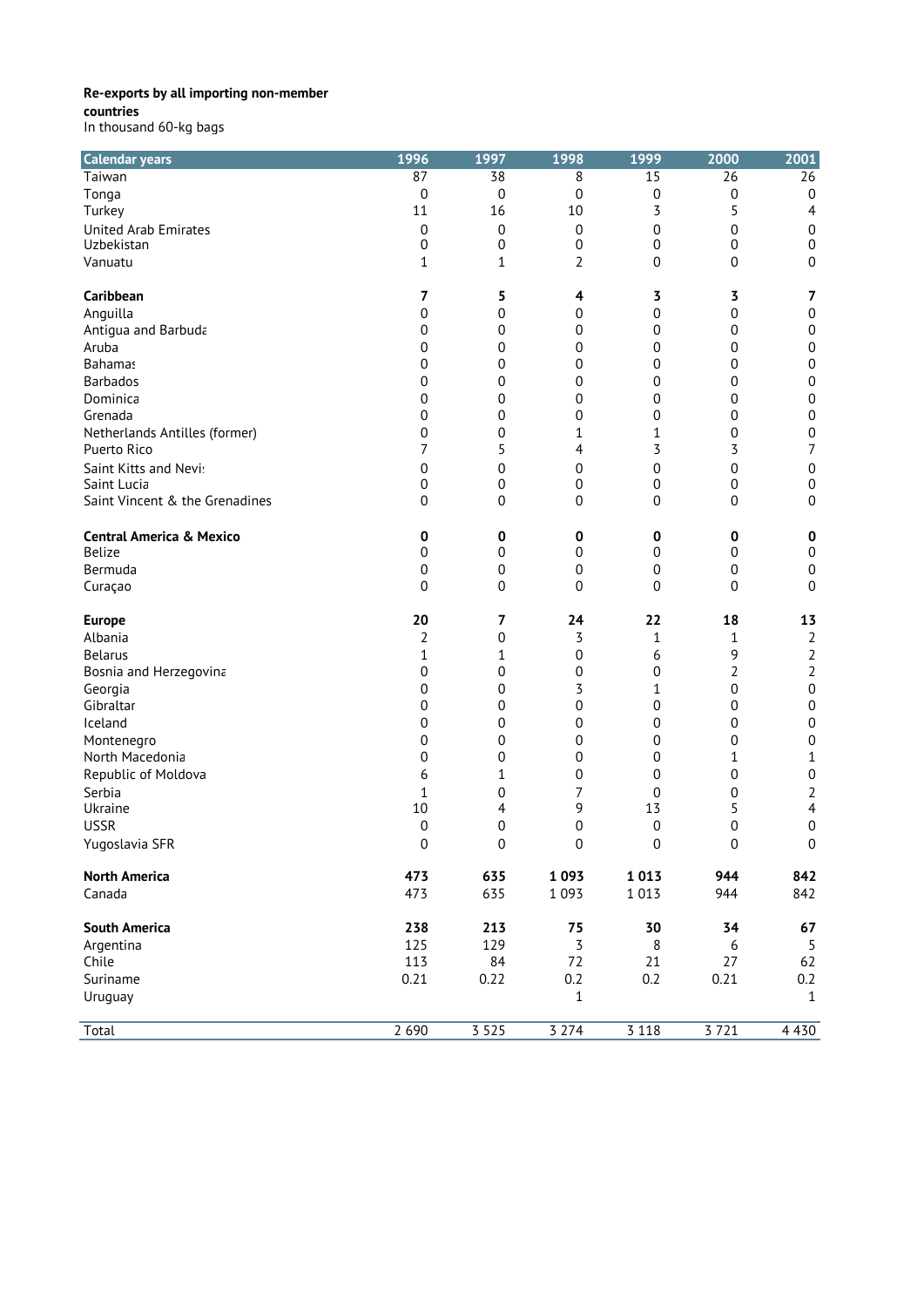| <b>Calendar years</b>       | 2002           | 2003             | 2004             | 2005             | 2006             | 2007             |
|-----------------------------|----------------|------------------|------------------|------------------|------------------|------------------|
| <b>Africa</b>               | 176            | 198              | 168              | 182              | 275              | 331              |
| Algeria                     | 0              | 0                | 0                | $\boldsymbol{0}$ | 0                | $\boldsymbol{0}$ |
| Botswana                    | 0              | 0                | $\mathbf 0$      | $1\,$            | 0                | $\boldsymbol{0}$ |
| <b>Burkina Faso</b>         | 0              | 3                | 3                | 4                | 0                | $\boldsymbol{0}$ |
| Cabo Verde                  | 0              | 0                | $\mathbf 1$      | 0                | 0                | $\boldsymbol{0}$ |
| Comoros                     | 0              | 0                | 0                | $\overline{2}$   | $\mathbf{1}$     | 1                |
| Djibouti                    | 3              | 2                | 4                | 14               | 32               | 42               |
|                             | 0              | 3                | $\mathbf 1$      | $\boldsymbol{0}$ | 8                | $\sqrt{2}$       |
| Egypt                       |                | 10               |                  |                  |                  |                  |
| Eswatini                    | 9              |                  | 5                | $\mathbf 1$      | 3                | $\overline{2}$   |
| Gambia                      | 0              | $\boldsymbol{0}$ | 0                | 0                | 0                | $\boldsymbol{0}$ |
| Guinea-Bissau               | 0              | 1                | $\mathbf 1$      | 0                | 1                | 3                |
| Lesotho                     | 0              | 0                | 0                | 0                | 0                | $\boldsymbol{0}$ |
| Mali                        | 0              | 2                | 0                | 0                | 0                | $\boldsymbol{0}$ |
| Mauritius                   | 0              | 0                | 0                | 0                | 0                | $\boldsymbol{0}$ |
| Morocco                     | 123            | 142              | 107              | 105              | 120              | 139              |
| Mozambique                  | 0              | $\mathbf 0$      | 0                | $\boldsymbol{0}$ | $\pmb{0}$        | $\boldsymbol{0}$ |
| Namibia                     | 4              | 0                | 1                | $\mathbf 0$      | 1                | $\pmb{0}$        |
| Niger                       | 1              | 1                | 0                | $\mathbf 0$      | $\mathbf 0$      | $\pmb{0}$        |
| Sao Tome and Principe       | 0              | 0                | 0                | 0                | 0                | $\boldsymbol{0}$ |
| Senegal                     | $\overline{2}$ | 5                | 9                | 13               | 25               | 7                |
| Seychelles                  | 0              | 0                | 0                | $\mathbf 0$      | $\mathbf 0$      | $\boldsymbol{0}$ |
| Somalia                     | 0              | 1                | 1                | 0                | 0                | $\boldsymbol{0}$ |
| South Africa                | 32             | 28               | 34               | 40               | 83               | 136              |
|                             |                |                  |                  |                  |                  |                  |
| Sudan                       | $\overline{0}$ | $\mathbf 0$      | $\overline{0}$   | $\overline{0}$   | $\mathbf 0$      | $\mathbf{0}$     |
| Asia & Oceania              | 3725           | 4030             | 4 3 0 7          | 3820             | 3 3 5 4          | 3 1 8 2          |
| Abu Dhabi                   | 15             | 2                | 18               | 9                | 0                | $\pmb{0}$        |
| Armenia                     | 12             | 34               | 92               | 88               | 102              | 119              |
| Australia                   | 145            | 130              | 140              | 160              | 182              | 166              |
| Azerbaijan                  | 0              | 0                | 0                | 0                | 0                | 0                |
| Bahrain                     | 0              | 0                | 1                | $\overline{2}$   | 4                | 2                |
| Bangladesh                  | 0              | 0                | 0                | $1\,$            | 1                | $\boldsymbol{0}$ |
| Brunei Darussalam           | 0              | 0                | 0                | 0                | 0                | $\boldsymbol{0}$ |
| Cambodia                    | 0              | 0                | 0                | 0                | $\mathbf 0$      | $\boldsymbol{0}$ |
| China, People's Republic of | 211            | 284              | 283              | 226              | 326              | 361              |
| China (Mainland             | 209            | 274              | 273              | 210              | 314              | 350              |
| Hong Kong                   | 3              | 9                | 11               | 16               | 12               | 11               |
| Macac                       |                |                  |                  |                  |                  |                  |
|                             | 0              | 0                | $\mathbf 0$      | 0                | $\boldsymbol{0}$ | 0                |
| Dubai                       | 44             | 35               | 46               | 59               | $\boldsymbol{0}$ | $\boldsymbol{0}$ |
| Fiji                        | 2              | $\mathbf 1$      | 1                | $\mathbf 0$      | $\boldsymbol{0}$ | $\boldsymbol{0}$ |
| Iran (Islamic Republic of)  | 1              | 0                | 0                | 7                | 2                | 1                |
| Iraq                        | 0              | $\mathbf 0$      | $\overline{0}$   | $\overline{0}$   | 1                | $\boldsymbol{0}$ |
| Israel                      | 29             | 17               | 34               | 62               | 74               | 90               |
| Jordan                      | 13             | 21               | 25               | 6                | 11               | 7                |
| Kazakhstar                  | $\mathbf 0$    | $\boldsymbol{0}$ | $\mathbf 1$      | 2                | 1                | $\mathbf{1}$     |
| Kuwait                      | 14             | 5                | 6                | 4                | $\overline{2}$   | 3                |
| Kyrgyzstan                  | 0              | 0                | 0                | $\boldsymbol{0}$ | $\mathbf 0$      | $\mathbf 1$      |
| Lebanon                     | 3              | 8                | 7                | 9                | 12               | 13               |
| Malaysia                    | 1 1 7 6        | 1 2 7 8          | 1 6 0 3          | 683              | 529              | 569              |
| Mongolia                    | 0              | 0                | 0                | 0                | 0                | $\boldsymbol{0}$ |
| Myanmar                     | 3              | 5                | 6                | 3                | $\overline{2}$   | 1                |
| New Zealand                 | 4              | 2                | 4                | 6                | 4                | 3                |
| Oman                        | 3              | 3                | 1                | 2                | 3                | 3                |
|                             |                | 0                | $\mathbf 0$      |                  | 0                | $\boldsymbol{0}$ |
| Pakistan                    | 0              |                  |                  | 0                |                  |                  |
| Qatar                       | 1              | $\mathbf 0$      | 11               | $\boldsymbol{0}$ | 1                | 1                |
| Republic of Korea           | 106            | 98               | 100              | 143              | 135              | 162              |
| Samoa                       | 0              | $\boldsymbol{0}$ | $\boldsymbol{0}$ | $\boldsymbol{0}$ | 0                | $\boldsymbol{0}$ |
| Saudi Arabia                | 8              | 7                | $\mathbf 1$      | 2                | 4                | $\mathbf 1$      |
| Singapore                   | 1896           | 2 0 6 0          | 1899             | 2 3 3 1          | 1888             | 1 5 7 4          |
| Solomon Islands             | 0              | 0                | 0                | 0                | 0                | 0                |
| Syrian Arab Republic        | 0              | 3                | 3                | $\overline{4}$   | 6                | 6                |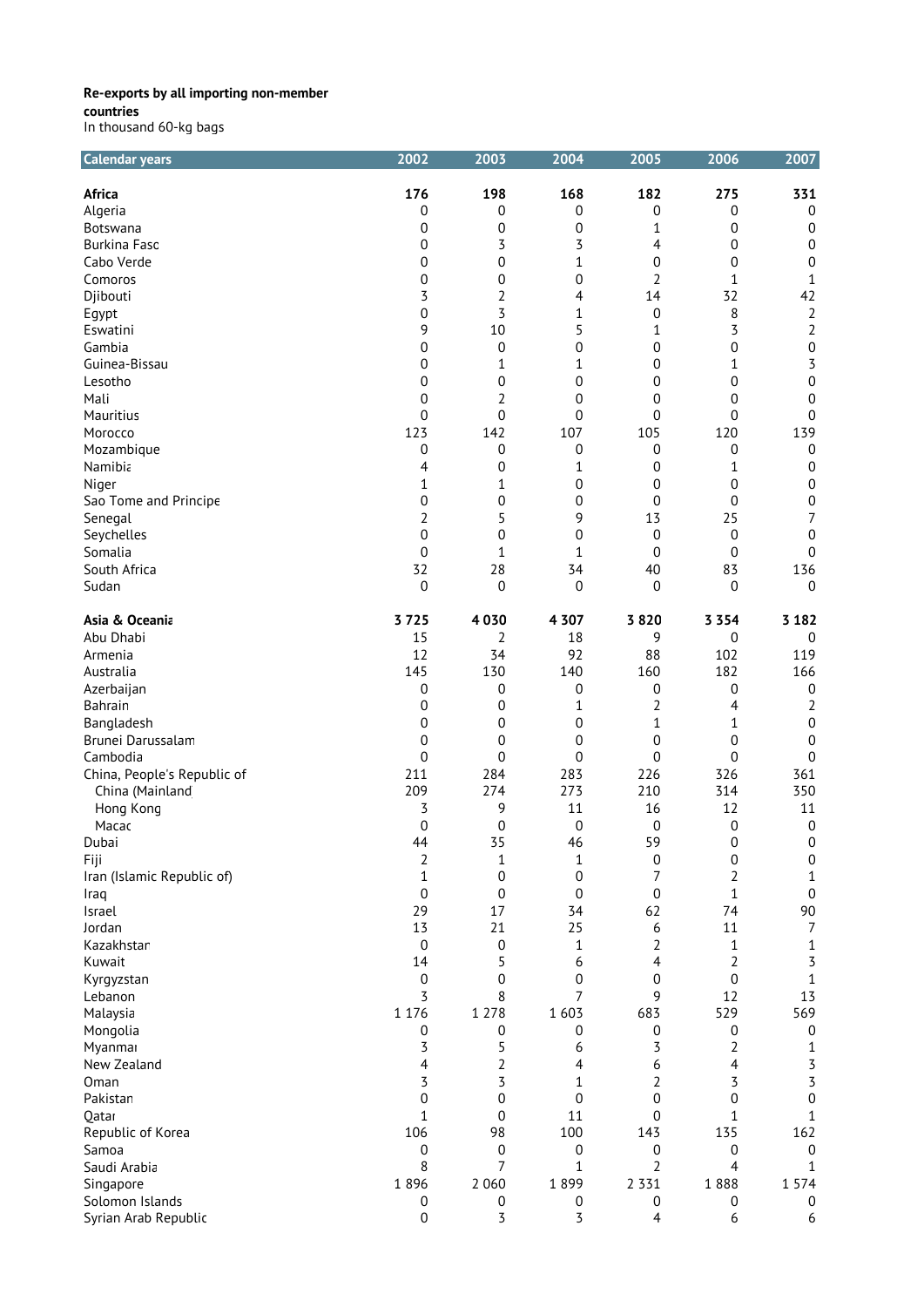**countries**

| In thousand 60-kg bags |  |  |
|------------------------|--|--|
|------------------------|--|--|

| <b>Calendar years</b>               | 2002            | 2003             | 2004             | 2005           | 2006        | 2007             |
|-------------------------------------|-----------------|------------------|------------------|----------------|-------------|------------------|
| Taiwan                              | $\overline{32}$ | $\overline{32}$  | $\overline{20}$  | $\overline{4}$ | 5           | $\overline{35}$  |
| Tonga                               | 0               | $\boldsymbol{0}$ | $\boldsymbol{0}$ | 0              | $\mathbf 0$ | $\boldsymbol{0}$ |
| Turkey                              | 4               | 5                | 7                | 8              | 12          | 14               |
| <b>United Arab Emirates</b>         | 0               | 0                | 0                | 0              | 46          | 44               |
| Uzbekistan                          | 0               | 0                | 0                | 0              | 0           | $\mathbf 0$      |
| Vanuatu                             | 0               | 0                | 0                | 0              | 0           | $\mathbf 0$      |
| Caribbean                           | 2               | 4                | 9                | 7              | 4           | 5                |
| Anguilla                            | 0               | 0                | 0                | 0              | 0           | $\boldsymbol{0}$ |
| Antiqua and Barbuda                 | 0               | 0                | 0                | 0              | 0           | $\boldsymbol{0}$ |
| Aruba                               | 0               | 0                | 0                | 0              | 0           | $\boldsymbol{0}$ |
| <b>Bahamas</b>                      | 0               | 0                | 0                | 0              | 0           | 0                |
| <b>Barbados</b>                     | 0               | $\boldsymbol{0}$ | 0                | 0              | 0           | $\boldsymbol{0}$ |
| Dominica                            | 0               | 0                | 0                | 0              | 0           | $\boldsymbol{0}$ |
| Grenada                             | 0               | 0                | 0                | 0              | 0           | $\boldsymbol{0}$ |
| Netherlands Antilles (former)       | 0               | 0                | 0                | 0              | 0           | $\boldsymbol{0}$ |
| Puerto Rico                         | 2               | 4                | 8                | 6              | 4           | 5                |
| Saint Kitts and Nevi:               | 0               | 0                | 0                | 0              | 0           | $\boldsymbol{0}$ |
| Saint Lucia                         | 0               | 0                | $\boldsymbol{0}$ | 0              | $\pmb{0}$   | $\boldsymbol{0}$ |
| Saint Vincent & the Grenadines      | 0               | 0                | $\boldsymbol{0}$ | 0              | 0           | $\boldsymbol{0}$ |
|                                     |                 |                  |                  |                |             |                  |
| <b>Central America &amp; Mexico</b> | 0               | 0                | 0                | 0              | 0           | 0                |
| <b>Belize</b>                       | 0               | 0                | $\boldsymbol{0}$ | 0              | 0           | $\boldsymbol{0}$ |
| Bermuda                             | 0               | $\mathbf 0$      | 0                | 0              | 0           | $\boldsymbol{0}$ |
| Curaçao                             | $\overline{0}$  | $\mathbf 0$      | 0                | 0              | 0           | $\mathbf 0$      |
| <b>Europe</b>                       | 31              | 44               | 34               | 35             | 58          | 62               |
| Albania                             | 5               | 3                | $\overline{7}$   | 11             | 8           | $\,8\,$          |
| <b>Belarus</b>                      | 2               | 8                | 3                | 3              | 10          | 6                |
| Bosnia and Herzegovina              | 4               | 8                | 6                | 9              | 11          | 13               |
| Georgia                             | 0               | 2                | 3                | 0              | 1           | $\boldsymbol{0}$ |
| Gibraltar                           | 0               | $\boldsymbol{0}$ | $\boldsymbol{0}$ | 0              | 0           | $\boldsymbol{0}$ |
| Iceland                             | 0               | 0                | 0                | 0              | 0           | $\boldsymbol{0}$ |
| Montenegro                          | 0               | $\boldsymbol{0}$ | 0                | 0              | 0           | $\boldsymbol{0}$ |
| North Macedonia                     | 1               | 2                | 1                | 1              | 1           | $\overline{2}$   |
| Republic of Moldova                 | 0               | $\boldsymbol{0}$ | 0                | 0              | 0           | 0                |
| Serbia                              | 16              | 17               | 9                | $\overline{2}$ | 5           | 6                |
| Ukraine                             | 3               | 3                | 5                | 8              | 21          | 28               |
| <b>USSR</b>                         | 0               | $\boldsymbol{0}$ | 0                | 0              | 0           | $\boldsymbol{0}$ |
| Yugoslavia SFR                      | 0               | 0                | $\boldsymbol{0}$ | 0              | 0           | 0                |
| <b>North America</b>                | 897             | 839              | 762              | 794            | 743         | 657              |
| Canada                              | 897             | 839              | 762              | 794            | 743         | 657              |
|                                     |                 |                  |                  |                |             |                  |
| <b>South America</b>                | 77              | 73               | 63               | 89             | 84          | 72               |
| Argentina                           | $\overline{7}$  | 5                | 5                | 6              | 11          | $\boldsymbol{6}$ |
| Chile                               | 69              | 63               | 52               | 75             | 61          | 58               |
| Suriname                            | 1.1             | 4.21             | 5.26             | 8.21           | 11.36       | 7.88             |
| Uruguay                             |                 |                  |                  |                |             |                  |
| Total                               | 4 9 0 9         | 5187             | 5342             | 4 9 2 7        | 4 5 1 8     | 4 3 0 8          |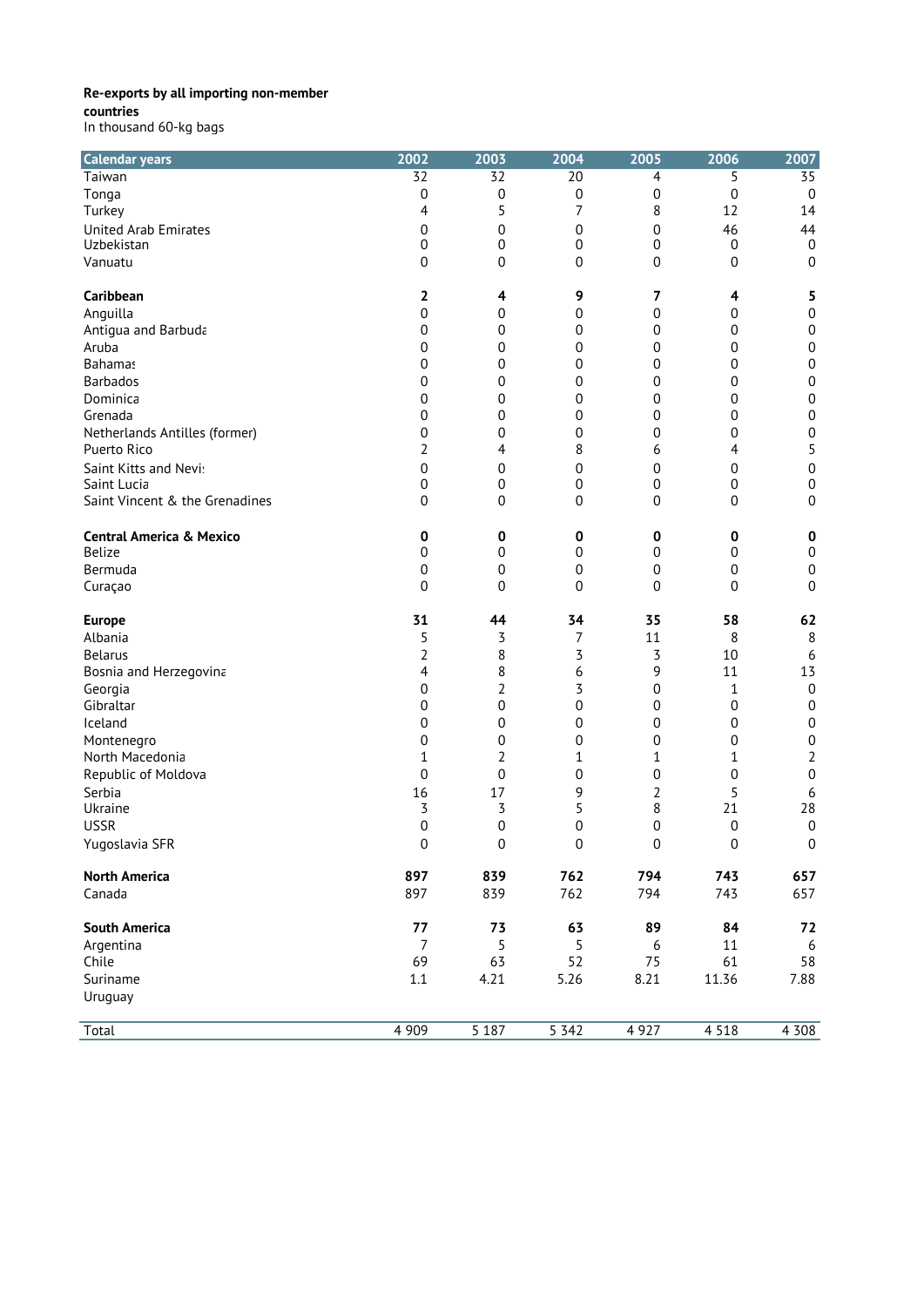| <b>Calendar years</b>           | 2008             | 2009             | 2010             | 2011             | 2012             | 2013             |
|---------------------------------|------------------|------------------|------------------|------------------|------------------|------------------|
| <b>Africa</b>                   | 276              | 317              | 463              | 558              | 424              | 539              |
| Algeria                         | 0                | 0                | 0                | 0                | 0                | 0                |
| Botswana                        | 0                | 0                | 0                | 0                | 0                | 0                |
| <b>Burkina Fasc</b>             | 0                | 0                | 2                | 2                | 5                | 8                |
| Cabo Verde                      | 1                | 1                | 0                | 0                | 0                | 0                |
| Comoros                         | 0                | 0                | 0                | 1                | 1                | $\mathbf 1$      |
| Djibouti                        | 47               | 22               | 48               | 23               | 20               | 25               |
|                                 | 53               | 120              | 253              | 372              | 243              | 310              |
| Egypt<br>Eswatini               | 0                | 0                | 4                | 1                | $\pmb{0}$        | $\overline{2}$   |
|                                 |                  |                  |                  |                  |                  |                  |
| Gambia                          | 0                | 0                | 0                | $\overline{2}$   | 2                | 1                |
| Guinea-Bissau                   | 3                | 0                | 8                | 3                | 1                | 0                |
| Lesotho                         | 0                | 0                | 0                | 0                | $\mathbf 0$      | $\boldsymbol{0}$ |
| Mali                            | 0                | 0                | 1                | 6                | 4                | 0                |
| Mauritius                       | 0                | 0                | 0                | 0                | 0                | 0                |
| Morocco                         | 115              | 134              | 105              | 109              | 105              | 86               |
| Mozambique                      | 0                | 0                | 0                | 0                | 0                | $\boldsymbol{0}$ |
| Namibia                         | 0                | 0                | 0                | 0                | 1                | $\mathbf 0$      |
| Niger                           | 0                | 0                | 0                | 0                | 0                | $\boldsymbol{0}$ |
| Sao Tome and Principe           | 0                | 0                | 0                | 0                | 0                | 0                |
| Senegal                         | 3                | 2                | 1                | 3                | 6                | 6                |
| Seychelles                      | 0                | 0                | 0                | 0                | 0                | 0                |
| Somalia                         | 0                | 0                | 0                | 0                | 0                | $\mathbf 0$      |
| South Africa                    | 53               | 36               | 40               | 35               | 38               | 100              |
| Sudan                           | 0                | $\boldsymbol{0}$ | 0                | 0                | $\mathbf 0$      | 0                |
| Asia & Oceania                  | 2 5 9 7          | 3 1 5 4          | 3764             | 3 6 6 3          | 4080             | 4 3 4 5          |
| Abu Dhabi                       | 0                | 0                | 0                | 0                | $\pmb{0}$        | $\mathbf 0$      |
| Armenia                         | 103              | 61               | 35               | 29               | 27               | 25               |
| Australia                       | 134              | 140              | 143              | 157              | 136              | 125              |
| Azerbaijan                      |                  |                  |                  | 0                | 0                |                  |
|                                 | 0                | 0                | 0                |                  |                  | 0                |
| Bahrain                         | $\overline{2}$   | 1                | 1                | 1                | 2                | 1                |
| Bangladesh<br>Brunei Darussalam | 0                | 0                | 0                | 0                | 0                | $\boldsymbol{0}$ |
|                                 | 0                | 0                | 0                | 0                | 0                | 0                |
| Cambodia                        | 0                | 0                | 0                | 0                | 0                | 0                |
| China, People's Republic of     | 415              | 568              | 561              | 657              | 1 0 7 3          | 1 3 3 4          |
| China (Mainland                 | 404              | 563              | 555              | 640              | 1 0 5 2          | 1 3 0 4          |
| Hong Kong                       | 10               | 5                | 6                | 17               | 21               | 29               |
| Macac                           | 0                | 0                | 0                | 0                | 0                | 0                |
| Dubai                           | $\Omega$         | $\Omega$         | $\Omega$         | 0                | $\Omega$         | $\Omega$         |
| Fiji                            | 0                | $\boldsymbol{0}$ | $\boldsymbol{0}$ | 1                | $\boldsymbol{0}$ | $\boldsymbol{0}$ |
| Iran (Islamic Republic of)      | 1                | 11               | 32               | 8                | 3                | $\overline{4}$   |
| Iraq                            | 0                | $\boldsymbol{0}$ | $\boldsymbol{0}$ | 0                | $\mathbf 0$      | $\boldsymbol{0}$ |
| Israel                          | 75               | 49               | 75               | 56               | 90               | 54               |
| Jordan                          | 13               | 33               | 22               | 59               | 63               | 76               |
| Kazakhstar                      | 1                | 8                | 24               | 14               | 26               | 32               |
| Kuwait                          | 2                | 3                | 1                | 4                | 3                | 1                |
| Kyrgyzstan                      | 0                | 1                | 2                | 2                | 0                | 1                |
| Lebanon                         | 14               | 12               | 13               | 26               | 34               | 34               |
| Malaysia                        | 795              | 1 3 1 2          | 1732             | 1 200            | 1 3 4 2          | 1 4 4 0          |
| Mongolia                        | 0                | 0                | 0                | 0                | 0                | 0                |
| Myanmar                         | 1                | $\boldsymbol{0}$ | 1                | $\overline{2}$   | 1                | $\overline{2}$   |
| New Zealand                     | 5                | 36               | 24               | 28               | 9                | 18               |
| Oman                            | $\overline{2}$   | 1                | 1                | 0                | 1                | $\overline{2}$   |
| Pakistan                        | $\boldsymbol{0}$ | $\boldsymbol{0}$ | 0                | $\boldsymbol{0}$ | 1                | $1\,$            |
| Qatar                           | 0                | 1                | $\mathbf 1$      | 1                | 1                | $\mathbf{1}$     |
| Republic of Korea               | 181              | 248              | 345              | 545              | 393              | 381              |
| Samoa                           | $\boldsymbol{0}$ | $\boldsymbol{0}$ | $\boldsymbol{0}$ | $\boldsymbol{0}$ | $\boldsymbol{0}$ | $\boldsymbol{0}$ |
| Saudi Arabia                    | 22               | 28               | 37               | 32               | 29               | 49               |
| Singapore                       | 713              | 519              | 582              | 676              | 676              | 545              |
| Solomon Islands                 | 0                | $\boldsymbol{0}$ | $\boldsymbol{0}$ | $\boldsymbol{0}$ | $\pmb{0}$        | $\boldsymbol{0}$ |
| Syrian Arab Republic            | 8                | 17               | 6                | 17               | 22               | 21               |
|                                 |                  |                  |                  |                  |                  |                  |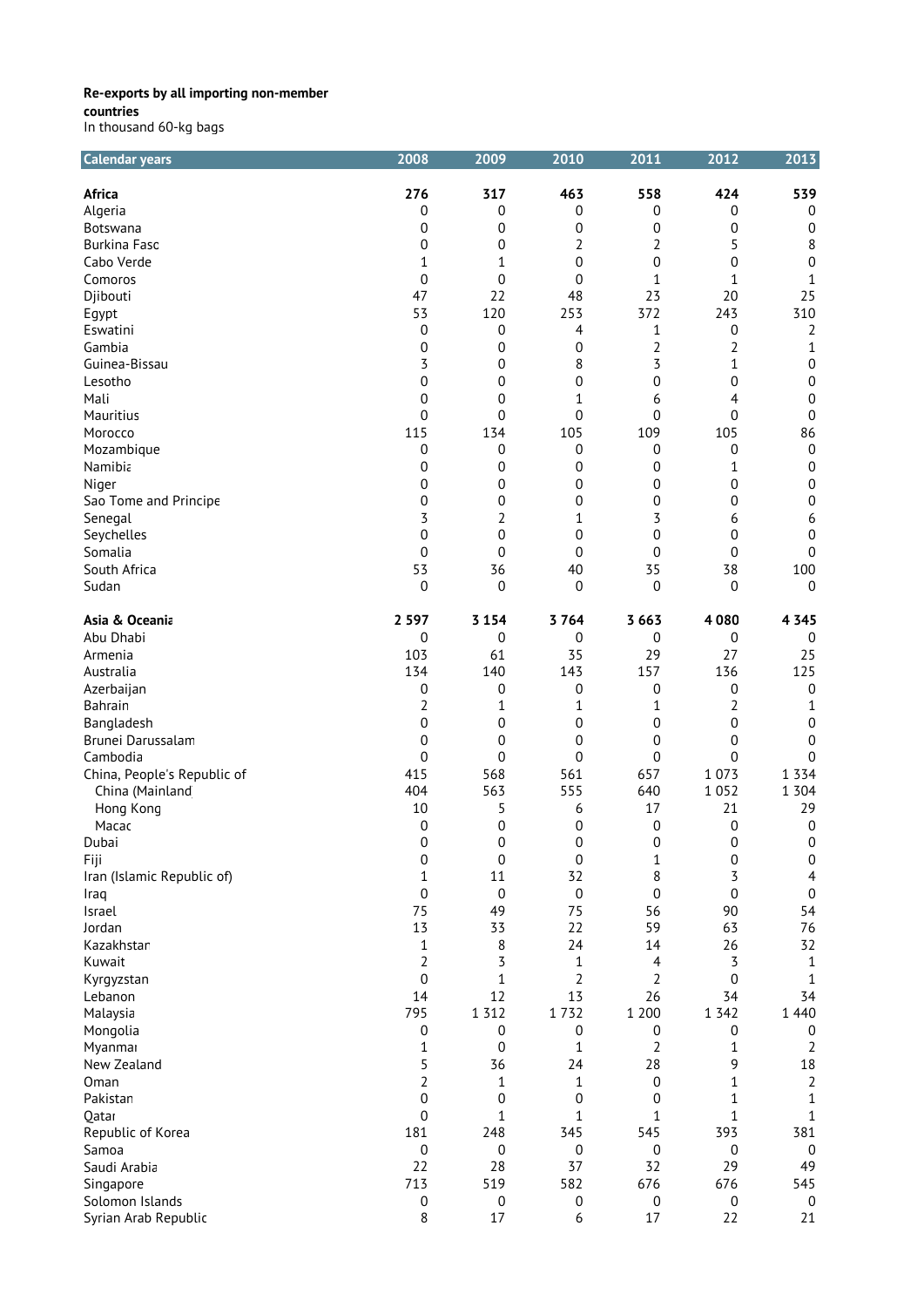**countries**

| <b>Calendar years</b>               | 2008            | 2009             | 2010                  | 2011             | 2012             | 2013             |
|-------------------------------------|-----------------|------------------|-----------------------|------------------|------------------|------------------|
| Taiwan                              | $\overline{57}$ | 65               | 65                    | $\overline{73}$  | 80               | $\overline{73}$  |
| Tonga                               | 0               | $\mathbf 0$      | $\mathbf 0$           | 0                | $\boldsymbol{0}$ | 0                |
| Turkey                              | 16              | 13               | 16                    | 23               | 43               | 53               |
| <b>United Arab Emirates</b>         | 36              | 27               | 47                    | 51               | 26               | 73               |
| Uzbekistan                          | $\mathbf 0$     | $\boldsymbol{0}$ | 0                     | 0                | $\mathbf 0$      | 0                |
| Vanuatu                             | 0               | $\boldsymbol{0}$ | 0                     | 1                | 0                | $\mathbf 0$      |
| Caribbean                           | 7               | 4                | 4                     | 4                | 3                | 7                |
| Anguilla                            | 0               | 0                | 0                     | 0                | 0                | $\boldsymbol{0}$ |
| Antigua and Barbuda                 | 0               | 0                | 0                     | 0                | 0                | $\boldsymbol{0}$ |
| Aruba                               | 0               | 0                | 0                     | 0                | 0                | 0                |
| <b>Bahamas</b>                      | 0               | 0                | 0                     | 0                | 0                | 0                |
| <b>Barbados</b>                     | 0               | 0                | $\boldsymbol{0}$      | 0                | 0                | $\boldsymbol{0}$ |
| Dominica                            | 0               | 0                | $\mathbf 0$           | $\mathbf 0$      | 0                | $\boldsymbol{0}$ |
| Grenada                             | 0               | 0                | 0                     | 0                | 0                | $\boldsymbol{0}$ |
| Netherlands Antilles (former)       | 0               | 0                | $\mathbf 0$           | 0                | 0                | $\boldsymbol{0}$ |
| Puerto Rico                         | 7               | 4                | 4                     | 3                | 3                | $\overline{7}$   |
| Saint Kitts and Nevi:               | 0               | 0                | 0                     | 0                | $\mathbf 0$      | $\boldsymbol{0}$ |
| Saint Lucia                         | 0               | $\pmb{0}$        | 0                     | $\pmb{0}$        | 0                | $\boldsymbol{0}$ |
| Saint Vincent & the Grenadines      | 0               | 0                | $\mathbf 0$           | 0                | 0                | 0                |
| <b>Central America &amp; Mexico</b> |                 |                  |                       |                  |                  |                  |
| <b>Belize</b>                       | 0<br>0          | 0<br>$\mathbf 0$ | 0<br>$\boldsymbol{0}$ | 0<br>0           | 0<br>0           | 1<br>0           |
| Bermuda                             | 0               | 0                | $\boldsymbol{0}$      | 0                | 0                | 0                |
| Curaçao                             | 0               | $\mathbf 0$      | $\overline{0}$        | $\overline{0}$   | 0                | $\mathbf{1}$     |
|                                     |                 |                  |                       |                  |                  |                  |
| <b>Europe</b>                       | 137             | 114              | 135                   | 86               | 107              | 127              |
| Albania                             | 7               | 4                | $\overline{2}$        | 1                | 1                | 4                |
| <b>Belarus</b>                      | 4               | 3                | $\mathbf 1$           | 5                | 9                | 8                |
| Bosnia and Herzegovina              | 17              | 18               | 20                    | 16               | 14               | 22               |
| Georgia                             | 0               | $\mathbf 0$      | $\boldsymbol{0}$      | 1                | $\mathbf{1}$     | $\overline{3}$   |
| Gibraltar                           | 0               | 0                | 0                     | $\mathbf 0$      | 0                | $\boldsymbol{0}$ |
| Iceland                             | 0               | 0                | 0                     | 0                | 0                | $\boldsymbol{0}$ |
| Montenegro                          | 0               | 0                | 0                     | 3                | 4                | 3                |
| North Macedonia                     | 3               | 2                | $\overline{2}$        | 3                | 5                | 5                |
| Republic of Moldova                 | 0               | $\mathbf 0$      | $\boldsymbol{0}$      | 0                | 0                | $\mathbf{1}$     |
| Serbia                              | 10              | 7                | 8                     | 9                | 17               | 17               |
| Ukraine                             | 96              | 81               | 103                   | 48               | 56               | 65               |
| <b>USSR</b>                         | 0               | $\pmb{0}$        | 0                     | 0                | 0                | $\pmb{0}$        |
| Yugoslavia SFR                      | 0               | $\boldsymbol{0}$ | $\pmb{0}$             | $\boldsymbol{0}$ | 0                | 0                |
| <b>North America</b>                | 595             | 623              | 780                   | 968              | 945              | 1 0 0 6          |
| Canada                              | 595             | 623              | 780                   | 968              | 945              | 1 0 0 6          |
| <b>South America</b>                | 82              | 61               | 74                    | 62               | 24               | 51               |
| Argentina                           | 5               | $\overline{4}$   | 5                     | 5                | $\overline{4}$   | $\overline{4}$   |
| Chile                               | $70\,$          | 51               | 66                    | 53               | 18               | 47               |
| Suriname                            | 6.34            | 6                | 3.03                  | 3.97             | 1.13             | 0.02             |
| Uruguay                             |                 |                  |                       |                  | $1\,$            |                  |
|                                     |                 |                  |                       |                  |                  |                  |
| Total                               | 3 6 9 4         | 4 2 7 3          | 5221                  | 5341             | 5 5 8 4          | 6 0 7 6          |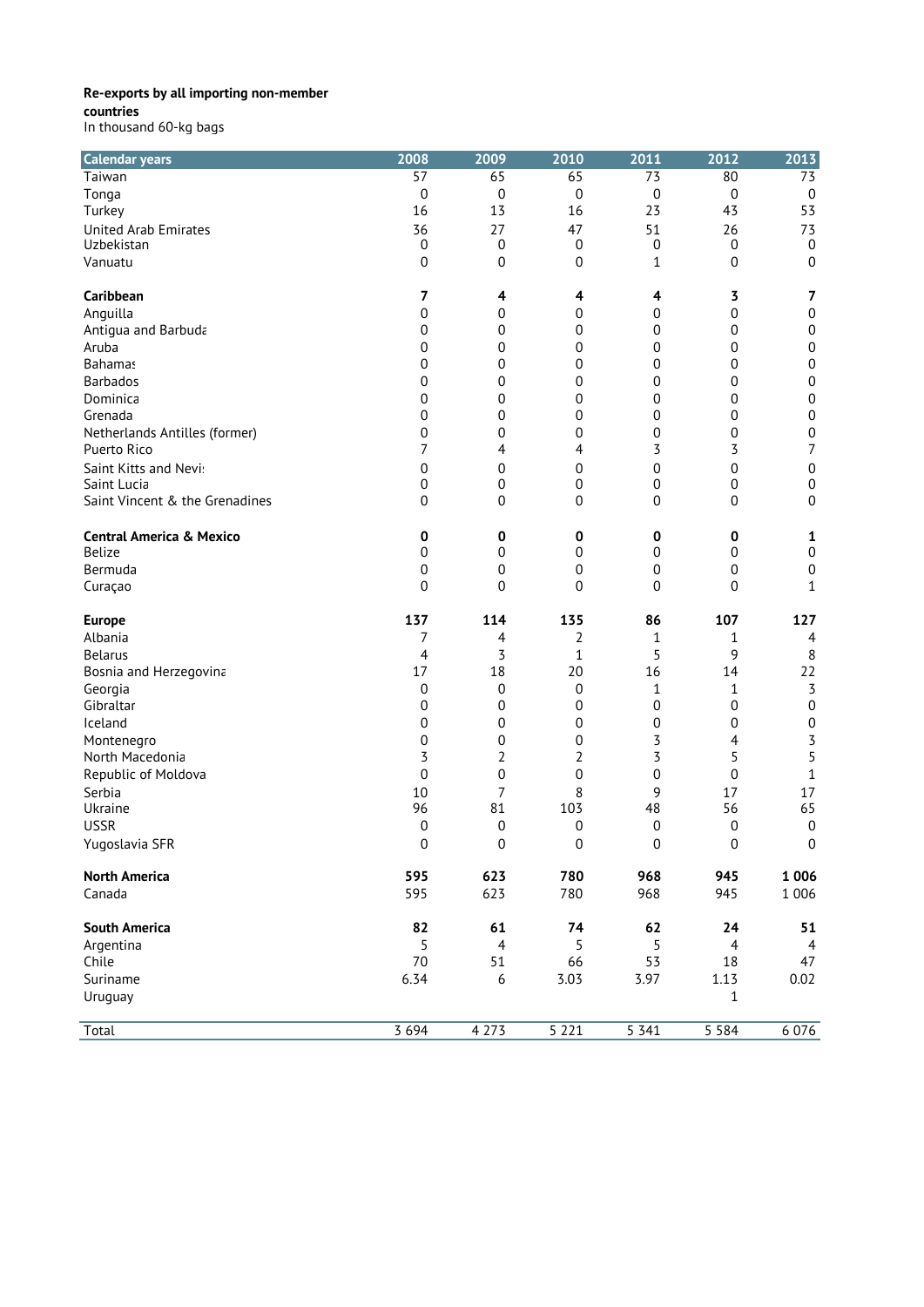| <b>Calendar years</b>       | 2014         | 2015             | 2016             | 2017             | 2018             | 2019                  |
|-----------------------------|--------------|------------------|------------------|------------------|------------------|-----------------------|
| Africa                      | 357          | 372              | 475              | 332              | 310              | 237                   |
| Algeria                     | 0            | 0                | 0                | 0                | 0                | 0                     |
| Botswana                    | 0            | 0                | 0                | 1                | 1                | 0                     |
| <b>Burkina Faso</b>         | 4            | 12               | 13               | 41               | 17               | 0                     |
| Cabo Verde                  | 0            | 0                | 0                | 0                | 0                | 0                     |
| Comoros                     | 1            | 1                | 1                | 0                | 0                | $\boldsymbol{0}$      |
| Djibouti                    | 21           | 36               | 43               | $\mathbf 0$      | 0                | $\boldsymbol{0}$      |
| Egypt                       | 130          | 128              | 211              | 61               | 49               | $\boldsymbol{0}$      |
| Eswatini                    | 0            | 0                | 0                | $\mathbf 0$      | 0                | $\boldsymbol{0}$      |
| Gambia                      |              |                  |                  |                  |                  | $\boldsymbol{0}$      |
|                             | 0            | 1                | 0                | 0                | 0                |                       |
| Guinea-Bissau               | 0            | 0                | $\mathbf 0$      | 0                | 0                | 0                     |
| Lesotho                     | 0            | 0                | 0                | 0                | 0                | 0                     |
| Mali                        | 0            | 0                | 1                | $\mathbf 1$      | 0                | 0                     |
| Mauritius                   | 0            | 0                | $\mathbf 0$      | $\mathbf 0$      | 0                | 0                     |
| Morocco                     | 84           | 80               | 96               | 106              | 130              | 130                   |
| Mozambique                  | 0            | 0                | 0                | 0                | 0                | 0                     |
| Namibia                     | 1            | 0                | $\mathbf 0$      | 0                | 0                | 0                     |
| Niger                       | 1            | 1                | 3                | 4                | 3                | 1                     |
| Sao Tome and Principe       | 0            | 0                | 0                | 0                | 0                | $\boldsymbol{0}$      |
| Senegal                     | 5            | 6                | 9                | 8                | 3                | 3                     |
| Seychelles                  | 0            | 0                | 0                | 0                | 0                | 0                     |
| Somalia                     | 0            | 0                | $\overline{0}$   | $\overline{0}$   | 0                | $\boldsymbol{0}$      |
| South Africa                | 110          | 107              | 98               | 108              | 106              | 102                   |
| Sudan                       | 0            | 0                | $\overline{0}$   | 0                | 0                | 0                     |
|                             |              |                  |                  |                  |                  |                       |
| Asia & Oceania              | 4 3 6 0      | 4 2 5 7          | 5 0 3 1          | 5 3 3 3          | 7086             | 5959                  |
| Abu Dhabi                   | 0            | 0                | 0                | 0                | 0                | 0                     |
| Armenia                     | 27           | 25               | 17               | 21               | 17               | 0                     |
| Australia                   | 138          | 149              | 178              | 183              | 231              | 177                   |
| Azerbaijan                  | 0            | 0                | 0                | 0                | 0                | 0                     |
| Bahrain                     | 3            | 6                | 2                | 2                | 8                | $\overline{2}$        |
| Bangladesh                  | 0            | 0                | $\mathbf 0$      | $\mathbf 0$      | 0                | $\boldsymbol{0}$      |
| Brunei Darussalam           | 0            | 0                | 0                | 0                | 0                | 0                     |
| Cambodia                    | 0            | 0                | $\mathbf 0$      | $\mathbf 0$      | 0                | 0                     |
| China, People's Republic of | 1 1 1 6      | 1 1 1 4          | 1658             | 1 4 1 8          | 1973             | 1 3 7 5               |
| China (Mainland             | 1 1 0 1      | 1 0 9 1          | 1606             | 1 3 0 6          | 1752             | 1 2 8 7               |
| Hong Kong                   | 15           | 23               | 52               | 112              | 216              | 88                    |
| Macac                       | 0            | 0                | $\mathbf 0$      | $\mathbf 0$      | 6                | 0                     |
| Dubai                       | 0            | $\boldsymbol{0}$ | $\boldsymbol{0}$ | 0                | $\boldsymbol{0}$ | $\boldsymbol{0}$      |
| Fiji                        | 0            | 0                | $\boldsymbol{0}$ | 0                | $\boldsymbol{0}$ | 0                     |
| Iran (Islamic Republic of)  | 6            | 12               | 4                | 2                | $\overline{2}$   | $\boldsymbol{0}$      |
| Iraq                        | 0            | $\mathbf{1}$     | 0                | $\boldsymbol{0}$ | $\boldsymbol{0}$ | 0                     |
|                             | 9            | 10               | 7                | 12               | 14               | 15                    |
| Israel                      | 55           |                  |                  |                  |                  |                       |
| Jordan                      |              | 39               | 40               | 36               | 23               | 39                    |
| Kazakhstar                  | 35           | 29               | 27               | 35               | 30               | 23                    |
| Kuwait                      | $\mathbf{1}$ | 5                | 3                | 14               | 14               | $\mathbf 0$           |
| Kyrgyzstan                  | $\mathbf{1}$ | 3                | 3                | $\overline{2}$   | 0                | $\mathbf 0$           |
| Lebanon                     | 33           | 30               | 27               | 29               | 33               | 0                     |
| Malaysia                    | 1 5 8 3      | 1 5 3 9          | 1 5 6 3          | 1945             | 2 3 4 7          | 2 0 4 9               |
| Mongolia                    | 0            | 0                | 0                | 0                | $\pmb{0}$        | 0                     |
| Myanmar                     | 4            | 8                | 9                | 27               | 51               | 0                     |
| New Zealand                 | 16           | 18               | 20               | 13               | 14               | 15                    |
| Oman                        | 2            | 1                | 3                | 17               | 0                | 16                    |
| Pakistan                    | 1            | 2                | 1                | 15               | 1                | 1                     |
| Qatar                       | $\mathbf{1}$ | 0                | 1                | $\mathbf{1}$     | $\boldsymbol{0}$ | 1                     |
| Republic of Korea           | 508          | 538              | 559              | 546              | 520              | 625                   |
| Samoa                       | 0            | 0                | $\pmb{0}$        | 0                | 1                | $\boldsymbol{0}$      |
| Saudi Arabia                | 49           | 41               | 45               | 67               | 34               | 0                     |
| Singapore                   | 490          | 371              | 337              | 353              | 407              | 372                   |
| Solomon Islands             |              |                  |                  |                  |                  |                       |
|                             | 0<br>9       | 0<br>$10\,$      | 0<br>17          | 0<br>0           | 0<br>0           | 0<br>$\boldsymbol{0}$ |
| Syrian Arab Republic        |              |                  |                  |                  |                  |                       |